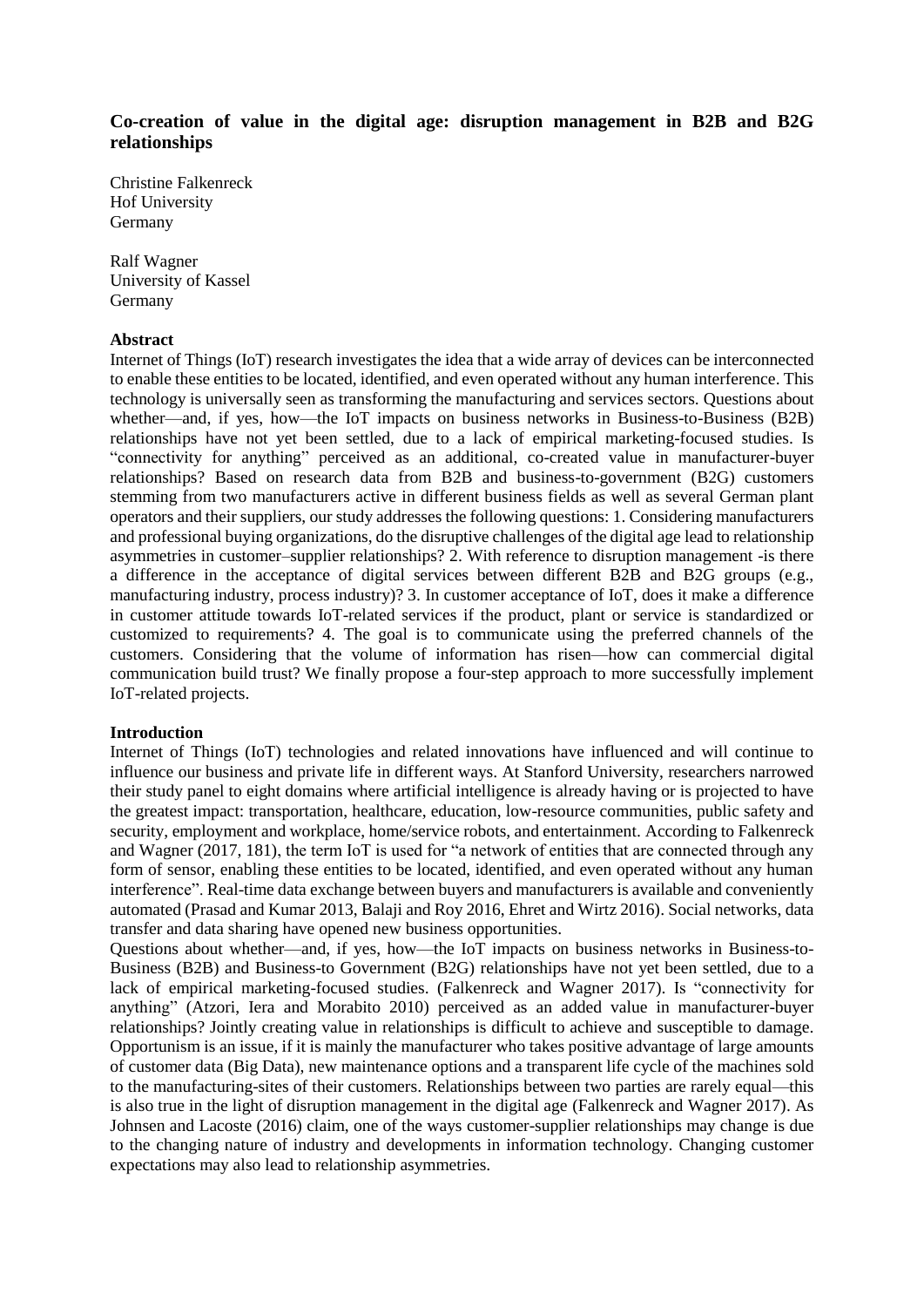In this paper, we discuss the IoT incorporating two German manufacturers (business areas: mechanical engineering products, and thermal analysis instruments) and their international B-to-B and B2G customers. We are additionally evaluating and comparing the feedback from German water treatment plant operators. Our study concentrates on the communication-related facet of the IoT. With reference to the programmability of machines, instruments or industrial manufacturing sites that send and receive digital messages, we attempt to answer the following research questions:

- 1. Considering manufacturers and professional buying organizations, do the disruptive challenges of the digital age lead to relationship asymmetries in customer–supplier relationships?
- 2. With reference to disruption management, is there a difference in the acceptance of digital services between different B2B or Business-to-Government groups (e.g., manufacturing industry, process industry)?
- 3. With reference to the customer's acceptance of IoT-related changes and the different sales approaches used: Does it make a difference in a customer's attitude towards IoT-related services if the product, plant or service is standardized or customized to customer requirements?
- 4. The goal is to communicate using the preferred channels of the customers. Considering that the general amount of information has risen—how can commercial communication in the digital age build trust?

### **Internet of Things: Managing asymmetric relationships in the digital age**

Working with connected devices, e.g., using smart glasses to interact with the manufacturer's employees or using machine-to-machine interfaces, alters customer relationship management and may therefore influence relationship quality. Systems, instruments or machines that are connected through the IoT are said to create disruption at a Schumpeterian level that is only in its nascent stages (Ng and Wakenshaw 2017): a creative destruction, linked to technological changes and innovations perceived as being completely new. Most discussions in the literature refer to the following: a disruption (or a set of disruptions, innovations and changes), and how to deal with this disruption considering the strategic, economic and operational performance of the company (Ivanov, Sokolov and Dolgui 2014). A customer's willingness to remain committed is based on the idea that the relationship will produce continued value or benefits to both parties (Lacey and Morgan 2009, Morgan and Hunt 1994). Value is seen as being dynamic and it "occurs when the offering is useful to the customer or beneficiary" (Lusch and Nambisan 2015, 159). Supply chain partners are active players and co-developers of personalized experience (Gummesson and Mele 2010). Relationship disruption may be caused by the fact that buyers and manufacturers do not share the same vision of the IoT's advantages (Falkenreck and Wagner 2017). Machine-to-machine data exchange between a buyer and a supplier, or within a supply chain, starts with a strategic decision that ties the partners together and negatively influences the likelihood of collaboration with other partners due to conflicts arising from dissimilar technical standards or legal considerations. "Data as a service" is a new aspect in buyer-manufacturer relationships.

#### **Research on industrial exchange interactions integrating the IoT**

Trust is a buyer's belief that a manufacturer is reliable, stands by its word, and does not take unexpected actions that would lead to a negative outcome for the buyer's company (Anderson and Narus 1990). A customer's trust in the IoT credibility of the manufacturer is a precondition to building trust and confidence in these new technologies, to avoid increasing the fear of total surveillance scenarios (Santucci und Lange 2008). Incorporating the findings of Venkatesh, Thong, and Xu (2012), we assume that trust in buyer-manufacturer relationships is the basic requirement for relationship commitment. Controlling and managing the physical world of goods, value chains and machines requires dynamic service platforms and the integration of customer data (Ng and Wakenshaw 2017). IoT technology needs to be adopted by a significant majority of its users. Arguing that the buyer's anticipation of the high costs of switching gives rise to the buyer's interest in maintaining a quality relationship (Dwyer, Schurr and Oh 1987), the basis for future collaboration may be supported by implicit and explicit assumptions, trust, and planning. Following the findings of Lang and Colgate (2003) we argue that in the context of information technology projects, relationship marketing is becoming increasingly important. Manufacturers as well as plant or service providers that fail to provide additional technology background for IoT projects will find it more difficult to forge a positive attitude towards IoT projects. Therefore, we claim that a detailed knowledge of the challenges and benefits of the IoT are important relationship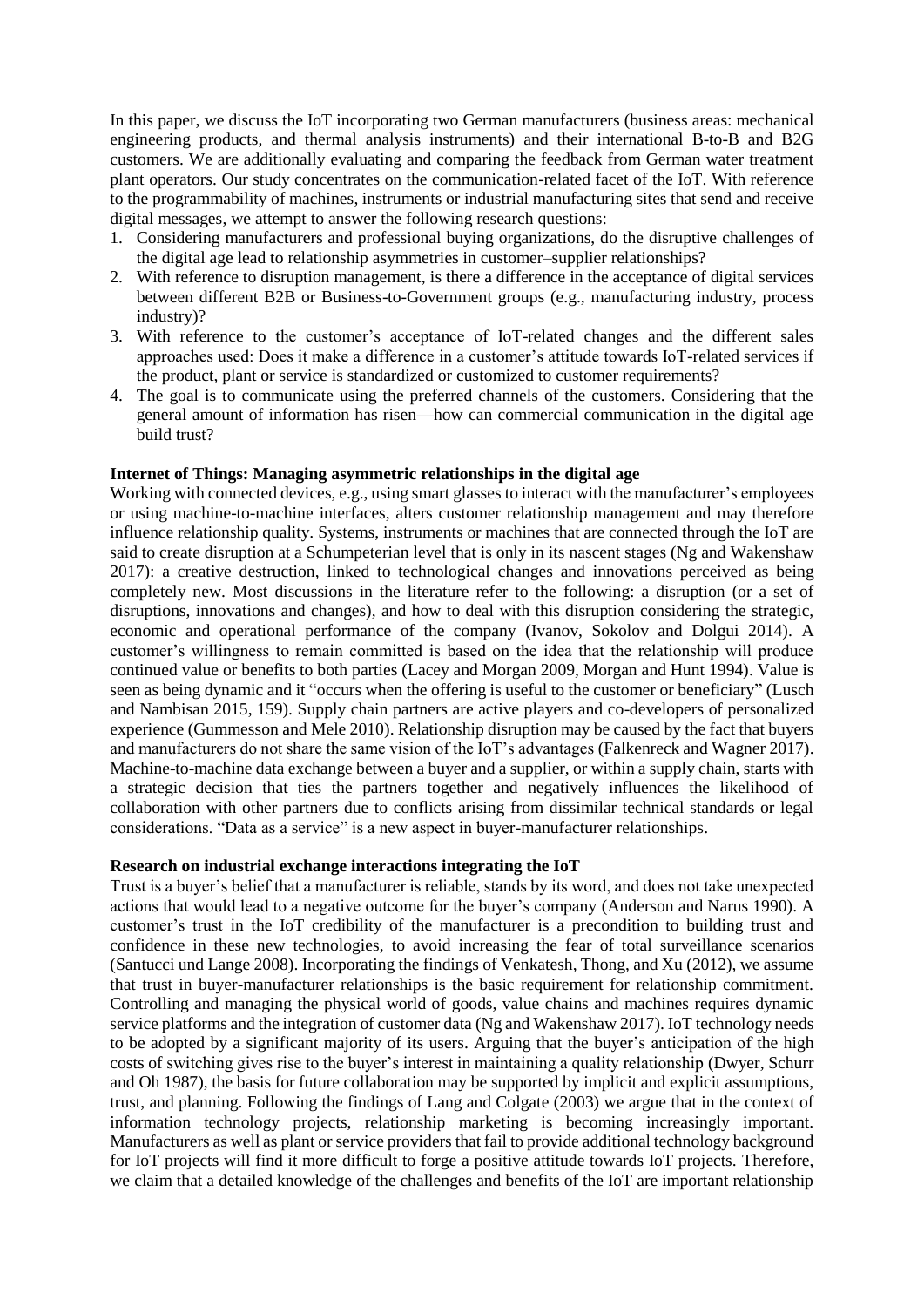drivers that influence a buyer's willingness to cooperate with industrial IoT-related projects and we propose the following:

*P1a: Buyer's familiarity with and knowledge about IoT technology have a positive impact on the willingness to cooperate with industrial IoT projects.*

*P1b: The perceived usefulness of data as a service has a positive impact on the buyer's willingness to cooperate with industrial IoT projects.*

Disruptions caused by new technologies may raise a buyer's concern about whether the original relationship conditions are still valid and can be relied upon (Chen & Zhuang, 2011). In the context of the IoT, the goal of relationship marketing is to achieve the willingness of the buyer to cooperate in IoT service projects. Morgan and Hunt (1994) as well as Palmatier et al. (2013) highlight the importance of communication on buyer-manufacturer relationship quality.

*P2. Standardization or customization of a product, service or production plant has an impact on a customer's attitude towards IoT-related services.*

Following the classic definition of a communication channel from Reinsch and Lewis (1984), there is a technical (formal) side of the communication process that allows the transfer of information from sender to receiver. A communication channel incorporates all the means for creating and accepting a message. The challenge behind the communication channel selection is related to the fact that the manufacturer and the customer may both select to use it—or can decide not to use it. A specific channel may be a preferred option, trusted in certain situations or may be totally ignored in other circumstances (Batra and Lane Keller 2016). Channels can be used separately or may be combined with each other. The goal is to communicate using the preferred channels of the customers. Considering that the general amount of information has risen—how can commercial communication in the digital age build trust?

*P3. Personal communication will increase acceptance of and generate commercial communication that fosters a trustful manufacturer-buyer relationship in the context of the IoT.*

### *Research design*

To answer the research questions in section 1 and to be able to evaluate the validity of the propositions listed in section 2 of this paper, in 2015, 2017 and 2018, the authors carried out three research studies. The companies and organizations selected for this study can be described as follows:

- Company 1 is a typical medium-sized German manufacturer that specializes in mechanical engineering. Its product portfolio includes internationally sold standardized and customized machines. We obtained qualitative data in 2015 from 1,342 experienced customers only: heads of purchasing and production departments as well as from CEOs from Austria and Germany.
- Company 2 manufactures technical instruments for thermal analysis and supplies to B2B companies as well as universities and research institutes in the Business-to-Government (B2G) sector. About 5,000 employees are working at company 2. In 2017, the authors carried out a quantitative and qualitative study and got feedback from 156 European B2B customers as well as 58 B2G customers.
- Industrial and governmental customers dealing with critical (plants are located in cities with more than 200,000 citizens) and non-critical infrastructure for water supply companies and wastewater treatment plants participated in study 3. The industrial customers came from Germany, Switzerland and Austria, all governmental customers are in Germany.

The first research study includes company 1: Avoiding common method bias (MacKenzie and Podsakoff 2012), we conducted six one-on-one interviews at the locations of the customer's companies, followed by focus group interviews carried out during the manufacturer's annual customer days at the manufacturer's company in Germany. 40 customers participated in the focus groups. The second study includes company 2: A questionnaire based on the feedback of the focus groups, consisting of qualitative and quantitative questions was send out in 2017 to B2B and B2G customers, as well as to employees and managers of company 2. The third study incorporates feedback from industrial customers  $(n= 275)$ as well as governmental customers dealing with critical ( $n=57$ ) and non-critical ( $n=77$ ) infrastructure serving water supply companies and wastewater treatment plants. In October 2017, the authors carried out eight in-depth interviews in Germany, Austria and Switzerland, followed by two focus groups with a total of 16 participants in March 2018: governmental customers, plant manufacturers, architects, and wastewater treatment plant designers. Finally, online research was carried out. In April 2018 the authors send out a standardized online survey to 2,217 participants and received completely filled-in questionnaires from 631 participants. The third study was carried out to test and analyze whether the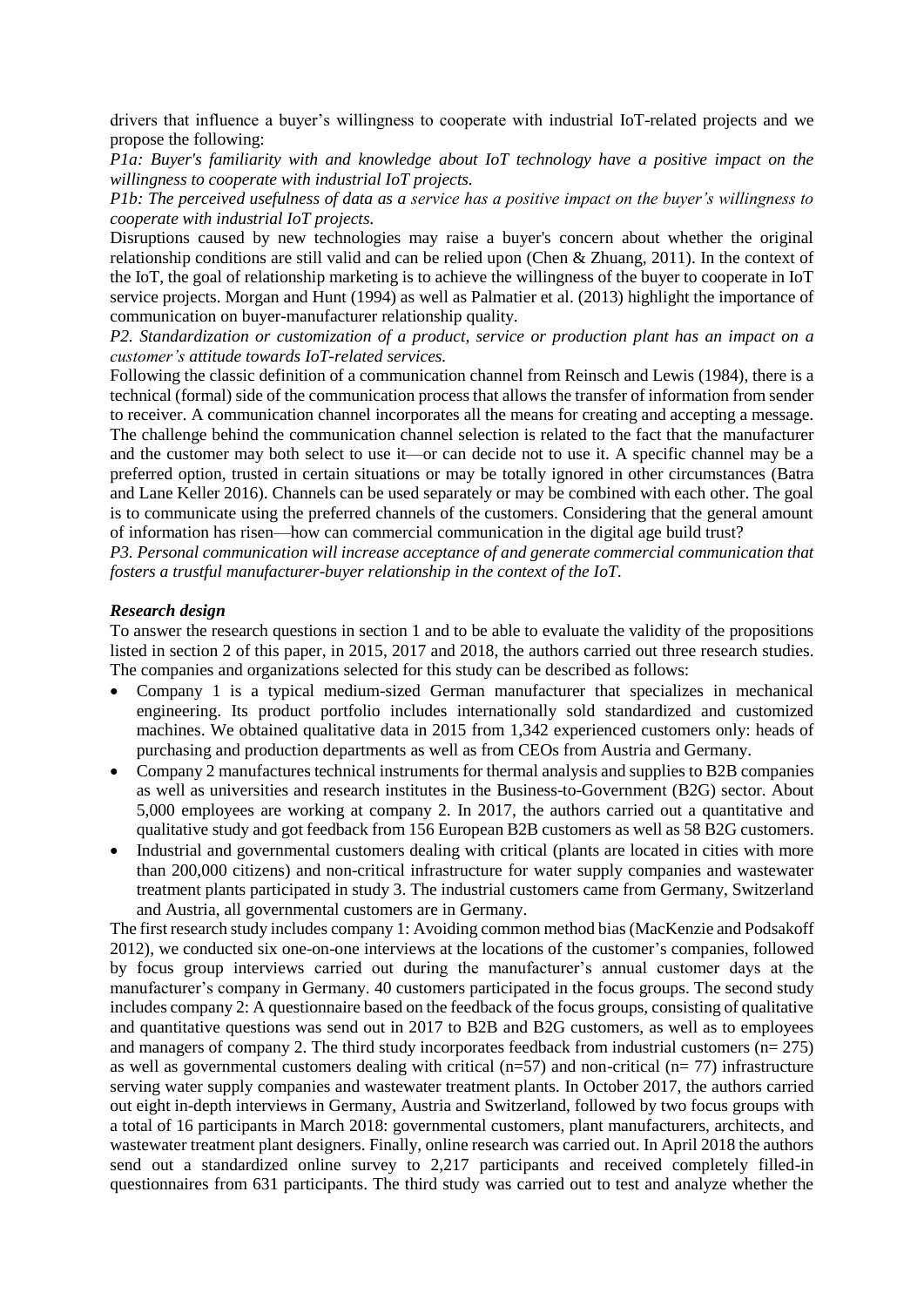attitude towards digital service offerings differs between "normal industrial customers" and "customers working with critical infrastructure"—and whether the age groups make a difference.

# *Evaluation of data*

The research results from all participant groups and study designs confirm that knowledge about IoTrelated services and processes is still sparse. It emphasizes that generally, the companies and institutes do not feel they are well prepared for the challenges of digital transformation (mean values B2B customers: 4.06 B2G customers: 4.46). About 10% of the customers completely agree that their company/institute/plant is well prepared for the challenges of digital transformation—compared to 24% of the management of the technical instruments manufacturing company. This leaves room for improvement in both sectors. With reference to all three studies, our sample results refer to long term buyer-seller relationships and generally satisfied customers. In-depth knowledge in IoT-related services is limited. In general, customers want to exchange experience and maintain personal contact between buyers and service employees (evaluation of qualitative feedback).

The following figure 1 highlights that reservations with regards to the usefulness of digital services are stronger with the industrial customers (mean value: 3.57, standard deviation: 2.54) compared to B-to-G customers working at universities (mean value 2.81, standard deviation 2.08). With reference to 80 governmental customers, (plants refer to critical infrastructure, mean value 4.16, standard deviation 2.64) and 78 governmental customers (plants refer to non-critical infrastructure, mean value 4.47, standard deviation 2.66), a negative attitude against connected machines are even stronger. The following question was asked to the survey participants of study 2 and 3—leaving out the customers of the mechanical engineering company.



**Figure 1: Openness of customers of different industries with reference to IoT service offerings**

According to the findings of Cho (2006), distrust is not only the absence of trust, but the active expectation that the other party will behave in a way that violates one's welfare and security. As a result, we defined "Trust in a seller's credibility with regards to IoT safety" based on Cho's research study. Figure 2 incorporates the data from all three studies, customers of the mechanical engineering company, the B2B customers (mean 2.56, standard deviation 1.73) and B2G customers (mean value 2.23, standard dev. 1.79) of company 2 and B2G plant operators. As far as the feedback of the organizational customers is concerned, customers working with critical as well as non-critical infrastructure believe even less in their indirect supplier's trustworthiness when working with their data. On a 10-point Likert scale, more than 30% of the customers dealing with non-critical infrastructure (as well as 18% of customers dealing with critical infrastructure) do not believe in an indirect supplier's responsible and reliable way of working with customer data—compared to 4% of the customers from universities (non critical infrastructure mean 5.90, standard deviation 2,70).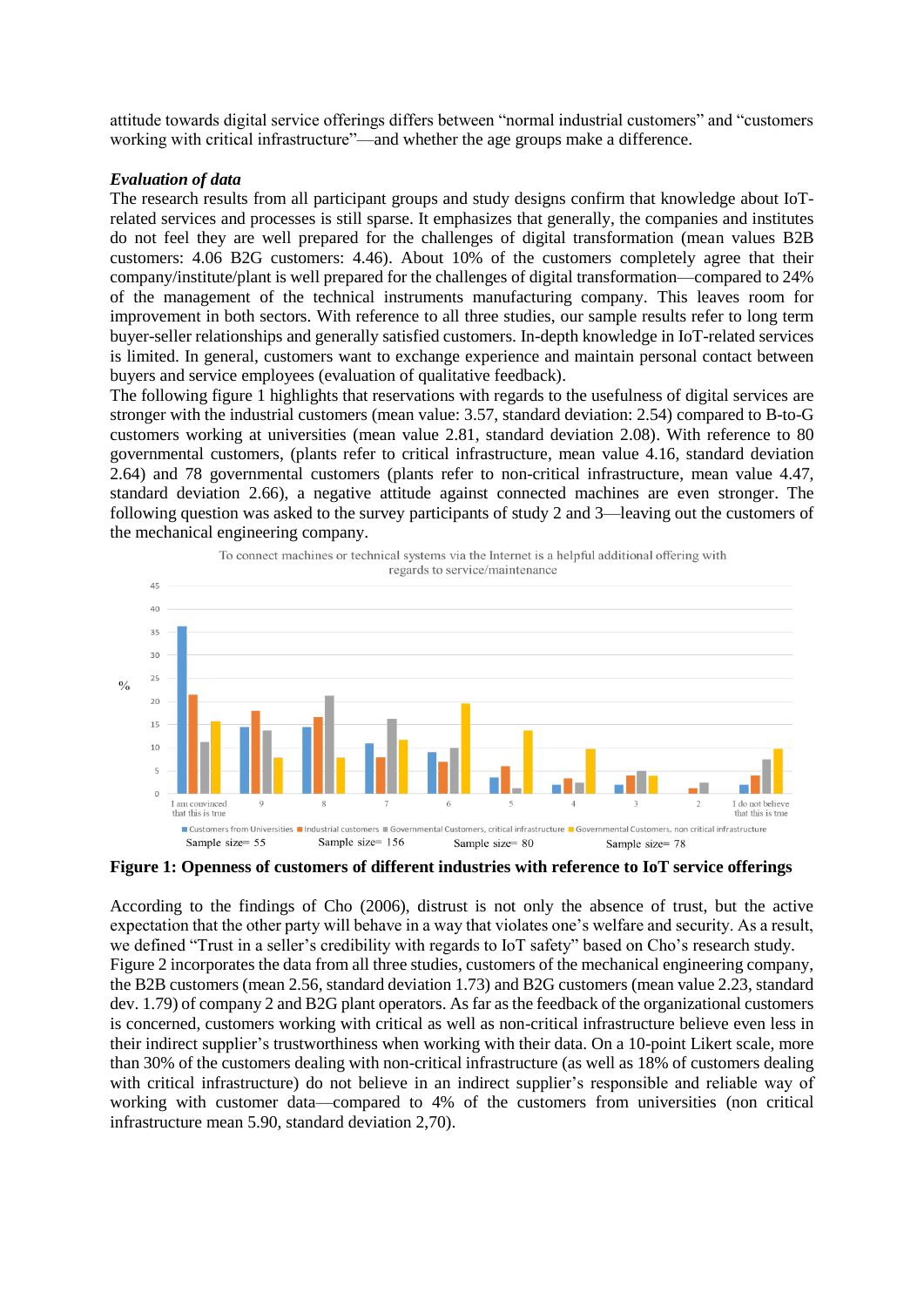

**Figure 2: Customers' and employees' trust in the manufacturer's IoT-credibility**

To learn about trust in a manufacturer's credibility with regards to the IoT and its positive impact on the buyer's technology acceptance, we evaluate the customers' attitude towards the manufacturer's behavior. Figure 3 indicates that trust in the manufacturer with regards to customer data security is highest in customers working for universities (mean value B2B customers: 3.73, standard deviation: 2.01, B2G: mean value 3.23, standard deviation 2.51). Data from governmental customers working with critical infrastructure (mean value 5.06, standard deviation 2.71) or non-critical infrastructure (mean value 6.12, standard deviation 2.70), again, indicates a much higher doubt—and distrust in a supplier's integrity.



**Figure 3: Evaluation of trust in a manufacturer's credibility with regards to the IoT**

To help solve the challenges of the impact of disruptive new technologies on customer relationship management, we argue that an open and honest communication positively impacts on the development of trust in a manufacturer's credibility with regards to the IoT (P3). Summing up, we claim the following:

- With reference to the results of our studies, IoT project acceptance differs strongly between the different business areas. The longer the sales chain, the more negative the customers' judgement with reference to the credibility of their (indirect) supplier. Obviously, direct personal contact to the salesperson together with personal communication helps to build trust in IoT projects.
- A substantial lack of knowledge about the chances and challenges of the IoT exists among all customer groups, the highest rates were found among B2G plant operators. Not much is known about how IoT-services work and how helpful they could be.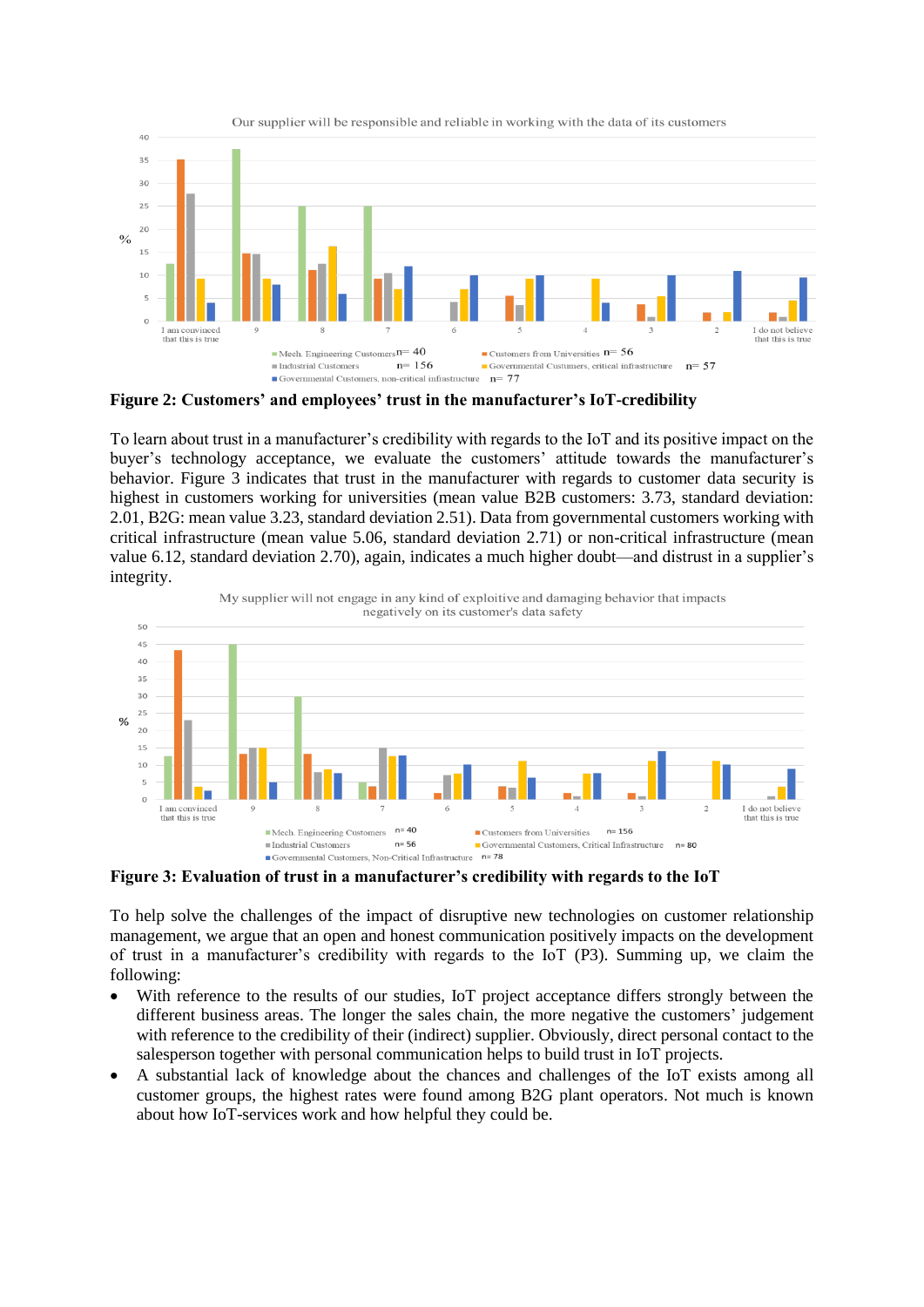# **Discussion of research findings and marketing-related implications**

Our research result confirmed the theoretical works of Kannan and Hongshuang (2017) that discuss how IoT technologies alter buyer–seller interactions and touchpoints.

| Proposition                                                                                                                                                                                              | Findings                                                                                                                                                                                                                                                                                                                                                                                                                                                                                                                                                                                      | Supported/<br>contradicted.                                          |
|----------------------------------------------------------------------------------------------------------------------------------------------------------------------------------------------------------|-----------------------------------------------------------------------------------------------------------------------------------------------------------------------------------------------------------------------------------------------------------------------------------------------------------------------------------------------------------------------------------------------------------------------------------------------------------------------------------------------------------------------------------------------------------------------------------------------|----------------------------------------------------------------------|
| P1a: Buyer's familiarity<br>with and knowledge in<br>IoT technology has a<br>positive impact on the<br>willingness to cooperate<br>with industrial IoT<br>projects.                                      | Compared to B2B customers, B2G University customers are<br>more open towards IoT service projects. Possibly due to their<br>scientific background, this group of customers is more<br>familiar with the chances and challenges of the IoT. With<br>reference to B2G customers working in wastewater plants, 45<br>customers out of a sample of 165 participants had no idea<br>what is behind the word "digitalization". In our study, this<br>group is most negative towards IoT projects.                                                                                                   | Supported, but<br>needs to be<br>verified further                    |
| P1b: The perceived<br>usefulness of data as a<br>service has a positive<br>impact on the buyer's<br>willingness to cooperate<br>with industrial IoT<br>projects.                                         | Between 40% (industrial customers) and 50% (university<br>customers) generally perceive the connection of machines and<br>systems to the Internet to be useful. Reservations about IoT<br>projects in the context of B2G plant operators are still high,<br>driven by distrust in data security. In this early stage of IoT<br>service products, disruptive uncertainties are stronger than the<br>perceived usefulness of data as a service.                                                                                                                                                 | Partially<br>supported,<br>varies between<br>the business<br>areas   |
| P2. Standardization or<br>customization of a<br>product, service or<br>production plant has an<br>impact on a customer's<br>attitude towards IoT-<br>related services.                                   | To summarize the findings of our three studies carried out in<br>different business areas, we see a strong difference in trustful<br>buyer-manufacturer relationships. Personal interaction<br>indicates trustful relationships and a more positive attitude<br>towards IoT projects (study 1), whereas customers purchasing<br>standardized products sold via wholesalers or over the Internet<br>show a higher level of distrust. Highest values of distrust were<br>found in study 3, stemming from plant operators that interact<br>formally and indirectly through consulting engineers. | Supported                                                            |
| P3. Personal<br>communication will<br>increase acceptance of,<br>and generate commercial<br>communication that<br>fosters a trustful<br>manufacturer-buyer<br>relationship in the<br>context of the IoT. | Manufacturers' communication related to (future) IoT projects<br>is still sparse. Quantitative research results indicate that for<br>most B2G customers, personal contacts, references,<br>conferences and fairs were the preferred communication<br>channels. Findings of our study 1 indicate that customers<br>having direct contact to their manufacturer's sales team are<br>more open towards new IoT-related service projects. Hence,<br>the perceived open and honest communication carried out<br>through personal contacts influences the positive attitude<br>towards the IoT.     | Supported, but<br>needs to be<br>verified in other<br>business areas |

|  |  | Table 1: Overview on the evaluation of propositions |  |  |
|--|--|-----------------------------------------------------|--|--|
|--|--|-----------------------------------------------------|--|--|

Following the findings of Ng and Wakenshaw (2017) the visibility of use and the customer experience are two of the implications of the IoT and their research posits that marketing activities may help manufacturers and customers to reflect on this topic by shaping the conversation. They ask for new resource models of exchange in the context of the IoT and claim that human needs have not changed and that "individuals may find themselves trading away their choices and freedoms, especially when the product consideration set becomes more limited [...]" (Ng and Wakenshaw 2017, 17). Figure 4 depicts a model that incorporates four project phases to internally and externally successfully implement IoTrelated projects. The four-phase modular design supports marketing management to increase IoT project success, to enhance relationship quality, and to solve disruption-related project challenges. Coming back to our research questions, we like to conclude the following: Disruptive challenges of the digital age lead to relationship asymmetries in customer–supplier relationships. Still today, a substantial number of customers has no idea of what digitalization stands. Data safety as well as new IoT projects are topics that needs to be discussed openly at eye level (see figure 4, phase 4).